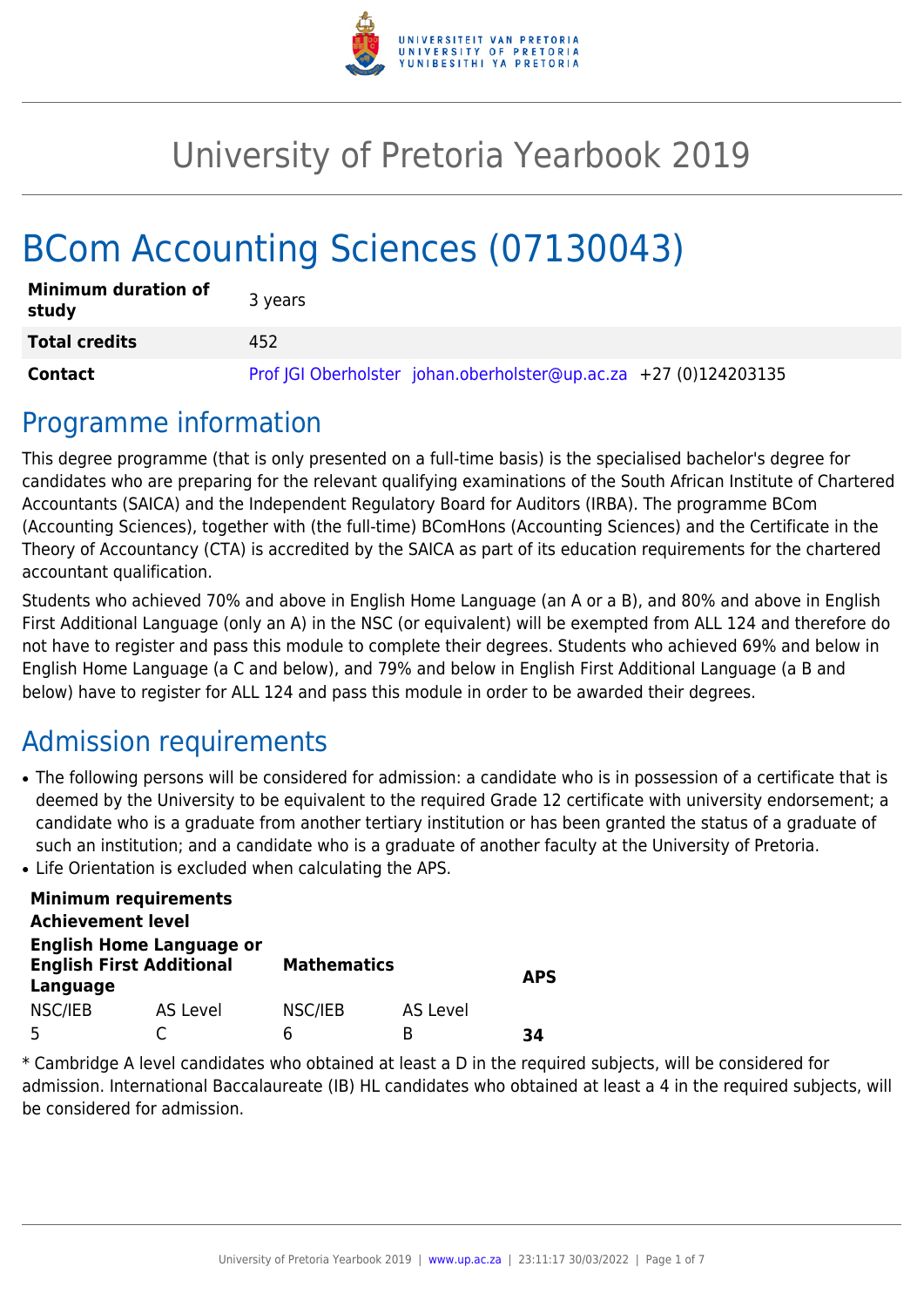

## Additional requirements

- a. General Regulations G.1 to G.15 (with the exception of Regulation G.11.2(c)) apply to a bachelor's degree.
- b. A student may not take more than the prescribed number of modules per semester unless the Dean decides otherwise.
- c. A student may take a module not listed as an elective module only if the prior approval of the Dean has been obtained.
- d. A student who is in possession of a bachelor's degree may not present any modules passed for that degree for another field of specialisation or degree in this Faculty. (See General Regulations G.8 and G.9)
- e. A module passed at 300-level shall only be recognised for degree purposes if the corresponding prescribed module(s) at 200-level has/have been passed, unless the Dean decides otherwise, with the proviso that the following modules which are offered at 300-level only, are also considered "major subjects": Labour law 311 (ABR 311), Labour relations 320 (ABV 320) and International business management 359 and 369 (OBS 359 and 369); only two 14-week modules, or the equivalent thereof, that are not preceded by the 100- and 200 level modules, may be taken for degree purposes. In other words, at least four 14-week modules must be taken at 300-level that are preceded by the 100- and 200-level, except for modules offered on 200- and 300 level only.
- f. A module already passed may only be repeated with the approval of the Dean.
- g. A module passed may not be taken into account for more than one degree or field of specialisation.
- h. It remains the student's responsibility to ascertain, prior to registration, whether all the modules he/she intends taking can be accommodated in the class, test and examination timetables.
- i. The Faculty of Economic and Management Sciences supports an outcomes-based education system and places a high premium on the development of specific academic competences. Class attendance in all modules and for the full duration of all programmes is therefore compulsory for all students.
- j. The Dean has the right of authorisation regarding matters not provided for in the General Regulations or the Faculty Regulations.

## Other programme-specific information

- 1. The specialisation modules on first to third year for the degree BCom (Accounting Sciences), may only be taken by students who are selected for this degree.
- 2. A student who failed FRK 100 must repeat FRK 100 and is not allowed to register for FRK 101. A student who failed FRK 101 may only repeat FRK 101 if his/her final mark for this module was below 35%. If his/her final mark for FRK 101 was 35% or higher, the student must register for FRK 100.
- 3. Note: If second-year modules clash with FRK 101 periods, students are advised not to register for those modules as class attendance for FRK 101 is compulsory.
- 4. Students are strongly advised to take KOB 183 in the third quarter of their second year as prescribed only and not in their first year. KOB 183 presupposes a basic knowledge of second year Accounting, Auditing, Financial management and Taxation and first-year students have not been exposed to all four these subjects.

**Please note:** See the alphabetical list of modules for the prerequisites for individual modules.

**Specialisation modules:** FRK 300, FBS 300, BEL 300 and ODT 300.

#### **"Major subject"**

To be considered a "major subject" the equivalent of four 14-week modules, including two at 300-level, must be passed provided that: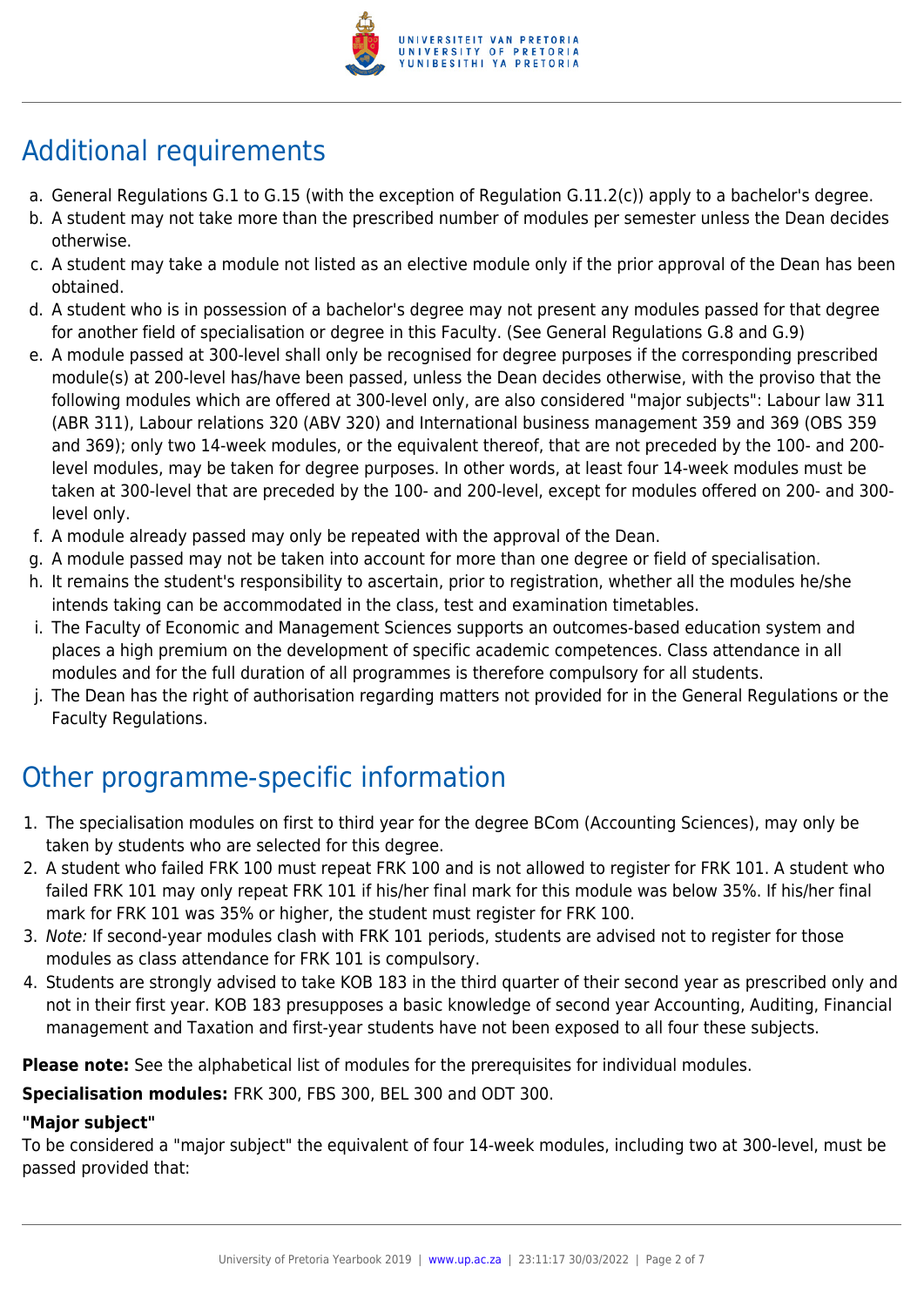

- the following modules which are offered at 300-level only, are also considered "major subjects": Labour law 311 (ABR 311), Labour relations 320 (ABV 320), and International business management 359 and 369 (OBS 359 and 369);
- only two 14-week modules, or the equivalent thereof, that are not preceded by the 100- and 200-level modules, may be taken for degree purposes. In other words, at least four 14-week modules must be taken at 300-level that are preceded by the 100- and 200-level, except for modules offered on 200- and 300-level only.

A candidate who has

- a. passed the Grade 12 examination in Mathematics with at least 5 (60-69%) obtains admission to the module COS 110 in Computer Science; or has passed COS 153 or COS 131 or COS 132 and WTW 133, obtains admission to the module COS 110 in Computer Science;
- b. passed the Grade 12 examination in Mathematics with at least 4 (50-59%), will be admitted to WTW 134, WTW 115 and WTW 152 and with at least 5 (60-69%) to WTW 114, WTW 126, WTW 158 and WTW 161 in Mathematics, and to WST 111 in Mathematical statistics. (For the degree programme in Actuarial and Financial Mathematics, 80% in Mathematics is required.)
- c. obtained at least 5 (60-69%) in Mathematics in the Grade 12 examination, or at least 50% in both Statistics 113, 123 will be admitted to Statistics (STK 110 and STK 120);
- d. been admitted to the degree BCom (Accounting Sciences), will be admitted to Financial accounting 100 (FRK 100) ONLY on achieving a result in the compulsory accounting proficiency test written before lectures commence, that is acceptable. Candidates who did not take Grade 12 Accounting will be admitted to Financial accounting 101 (FRK 101) irrevocably. Accounting in Grade 12 is not a prerequisite for admission to any BCom degree programme;
- e. obtained at least 4 (50-59%) in Mathematics in the Grade 12 examination, or at least 60% in both Statistics 113 and 123 will be admitted to Informatics 112 and Economics 120, and at least 6 (70-79%) in Mathematics or 60% in both Statistics 113 and 123 will be admitted to EKN 113 and 123;
- f. obtained at least 5 (60-69%) in Mathematics or 4 (50-59%) in Mathematics, will be admitted to Informatics 154, 164 and 171.

**Note**: "Grade 12 examination" refers to the final National Senior Certificate (NSC) examination.

### Promotion to next study year

According to General Regulation G.3 students have to comply with certain requirements as set by the Faculty Board.

- a. A student must pass at least 4 core semester or 2 core year modules to be admitted to the subsequent year of study.
- b. If a student has passed less than the required minimum of 4 core semester or 2 core year modules, he/she will not be readmitted to the Faculty of Economic and Management Sciences. Such a student may apply in writing to the Faculty's Admissions Committee to be readmitted conditionally – with the proviso that the Admissions Committee may set further conditions with regards to the student's academic progress. The Faculty's Admissions Committee may deny a student's application for readmission.
- c. If a student has been readmitted conditionally, his/her academic progress will be monitored after the first semester examinations to determine whether he/she has complied with the requirements set by the Admissions Committee. If not, his/her studies will be suspended.
- d. A student whose studies have been suspended because of his/her poor academic performance has the right to appeal against the decision of the Faculty's Admissions Committee.
- e. A student may be refused promotion to a subsequent year of study if the prescribed tuition fees are not paid.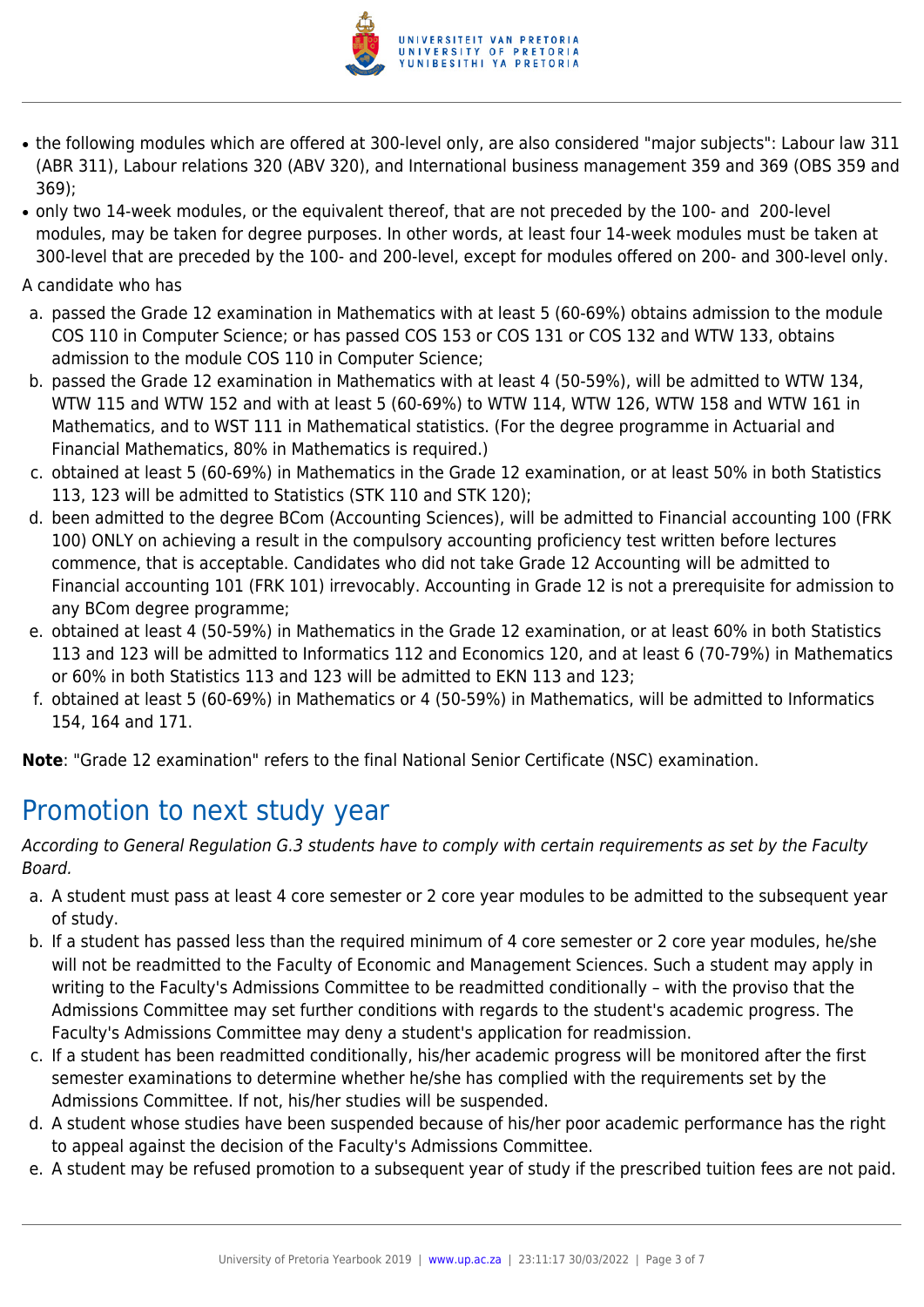

f. A student may be refused admission to the examination, or promotion to a subsequent year of study or promotion in a module (if applicable) if he/ she fails to fulfil the attendance requirements. Class attendance in all modules and for the full duration of all programmes is compulsory for all students.

### Pass with distinction

- a. A degree may be awarded with distinction provided the candidate meets the following criteria:
- i. Completes the degree within three years;
- ii. Obtains a Cumulative Grade Point Average (CGPA) of 75%;
- iii. Repeated passed modules will not be considered. The initial pass mark of module will be used when calculating the GPA.
- b. A degree will only be awarded with distinction to transferees from other degrees in the Faculty of Economic and Management Sciences, other faculties and from other universities who still complete their bachelor degrees within three years (including the years registered for the other degree and credits transferred and recognised).
- c. The GPA will be not be rounded up to a whole number.
- d. Exceptional cases will be considered by the Dean.

### General information

#### **Minimum requirements for bachelor's degrees; semester and year modules; new regulations**

- 1. Students who commenced their studies before 2015 must complete the programme in terms of the curriculum of the year in which they commenced their studies, or in terms of the curriculum of the year in which they switched to their current field of specialisation. Students who prefer to do so may, however, apply to change over to the latest curriculum, but then they should comply with all the requirements thereof and they may not revert to the regulations of an earlier year.
- 2. Students who are registering for a degree programme for the first time from 2015 onward must take the modules indicated under the particular field of specialisation.

**Please note**: Only two 14-week modules, or the equivalent thereof, that are not preceded by the 100- and 200 level modules, may be taken for degree purposes. In other words, at least four 14-week modules must be taken at 300-level that are preceded by the 100- and 200-level, except for modules offered on 200- and 300-level only. It is thus the responsibility of students to ensure before registration, that their curricula comply with all the requirements of the applicable regulations.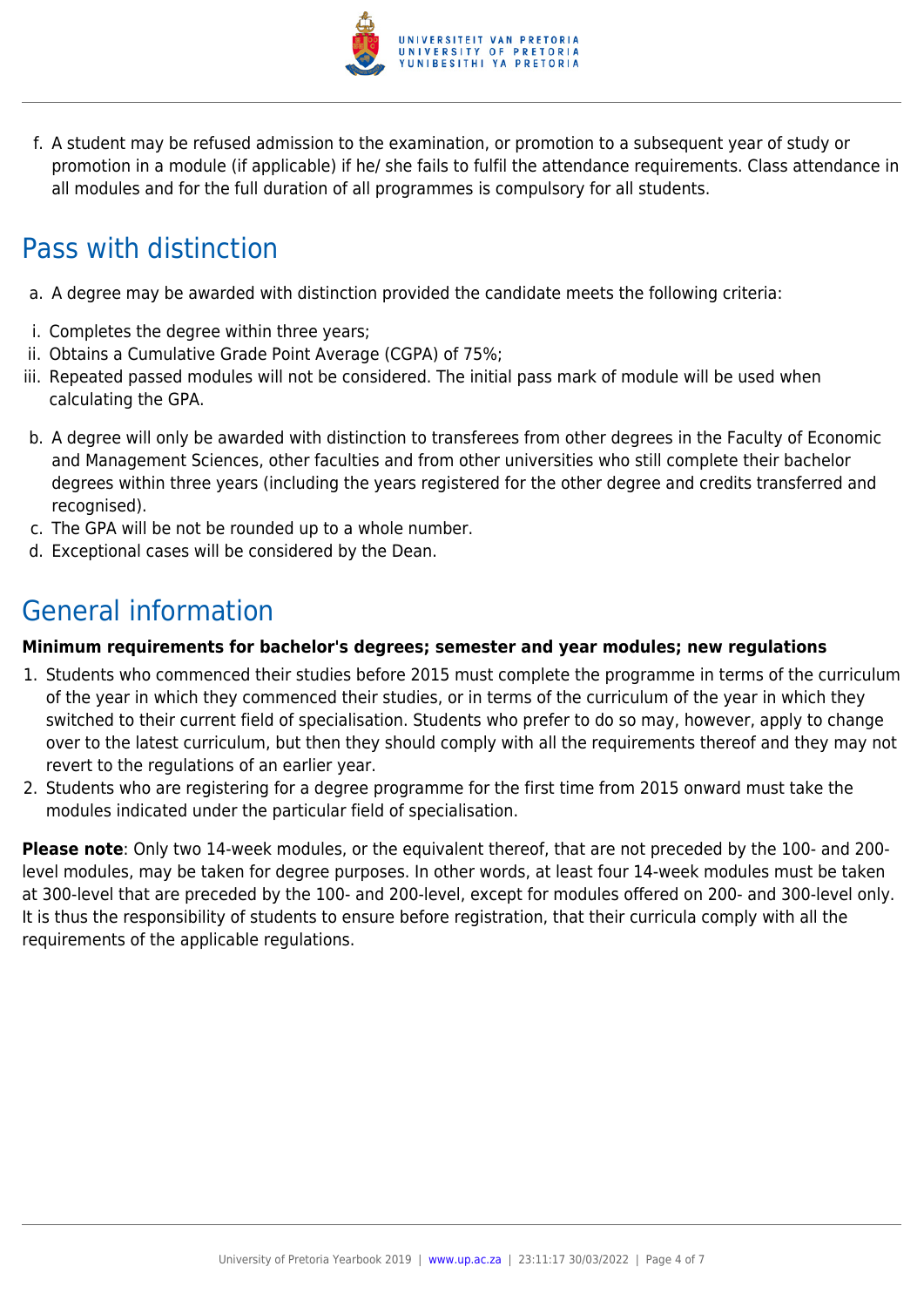

### Curriculum: Year 1

**Minimum credits: 119**

### **Fundamental modules**

[Academic information management 111](https://www.up.ac.za/yearbooks/2019/modules/view/AIM 111) (AIM 111) - Credits: 4.00 [Academic information management 121](https://www.up.ac.za/yearbooks/2019/modules/view/AIM 121) (AIM 121) - Credits: 4.00 [Academic literacy for Economic and Management Sciences 124](https://www.up.ac.za/yearbooks/2019/modules/view/ALL 124) (ALL 124) - Credits: 6.00 [Academic orientation 107](https://www.up.ac.za/yearbooks/2019/modules/view/UPO 107) (UPO 107) - Credits: 0.00

#### **Core modules**

[Economics 110](https://www.up.ac.za/yearbooks/2019/modules/view/EKN 110) (EKN 110) - Credits: 10.00 [Economics 120](https://www.up.ac.za/yearbooks/2019/modules/view/EKN 120) (EKN 120) - Credits: 10.00 [Financial management 121](https://www.up.ac.za/yearbooks/2019/modules/view/FBS 121) (FBS 121) - Credits: 10.00 [Financial accounting 101](https://www.up.ac.za/yearbooks/2019/modules/view/FRK 101) (FRK 101) - Credits: 24.00 [Informatics 112](https://www.up.ac.za/yearbooks/2019/modules/view/INF 112) (INF 112) - Credits: 10.00 [Commercial law 110](https://www.up.ac.za/yearbooks/2019/modules/view/KRG 110) (KRG 110) - Credits: 10.00 [Commercial law 120](https://www.up.ac.za/yearbooks/2019/modules/view/KRG 120) (KRG 120) - Credits: 10.00 [Business management 114](https://www.up.ac.za/yearbooks/2019/modules/view/OBS 114) (OBS 114) - Credits: 10.00 [Statistics 110](https://www.up.ac.za/yearbooks/2019/modules/view/STK 110) (STK 110) - Credits: 13.00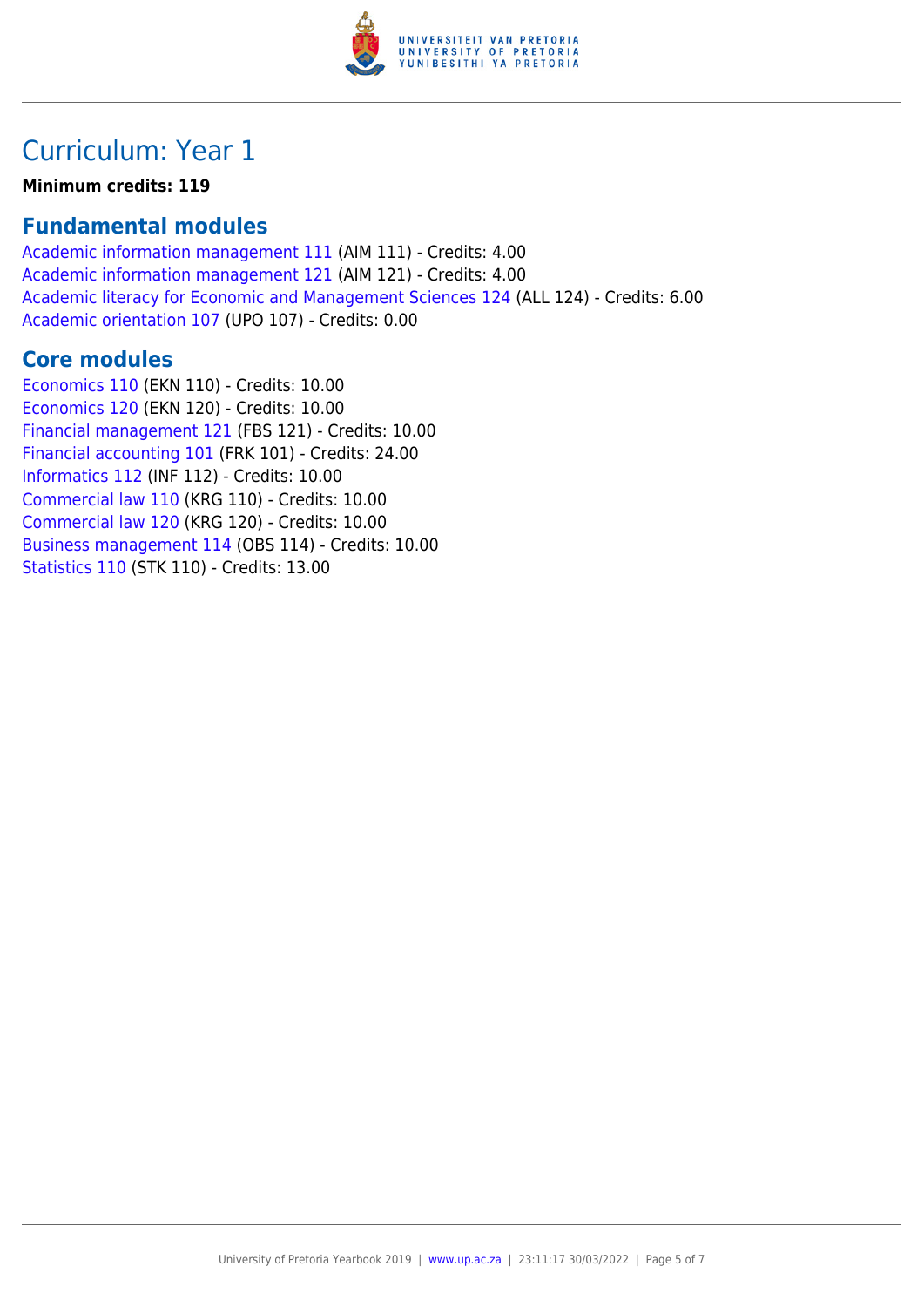

### Curriculum: Year 2

#### **Minimum credits: 171**

#### **Fundamental modules**

[Professional ethics 211](https://www.up.ac.za/yearbooks/2019/modules/view/BPE 211) (BPE 211) - Credits: 6.00

### **Core modules**

[Taxation 200](https://www.up.ac.za/yearbooks/2019/modules/view/BEL 200) (BEL 200) - Credits: 32.00 [Financial management 200](https://www.up.ac.za/yearbooks/2019/modules/view/FBS 200) (FBS 200) - Credits: 32.00 [Financial accounting 201](https://www.up.ac.za/yearbooks/2019/modules/view/FRK 201) (FRK 201) - Credits: 32.00 [Informatics 264](https://www.up.ac.za/yearbooks/2019/modules/view/INF 264) (INF 264) - Credits: 8.00 [Communication management 283](https://www.up.ac.za/yearbooks/2019/modules/view/KOB 283) (KOB 283) - Credits: 5.00 [Commercial law 200](https://www.up.ac.za/yearbooks/2019/modules/view/KRG 200) (KRG 200) - Credits: 24.00 [Auditing 200](https://www.up.ac.za/yearbooks/2019/modules/view/ODT 200) (ODT 200) - Credits: 32.00